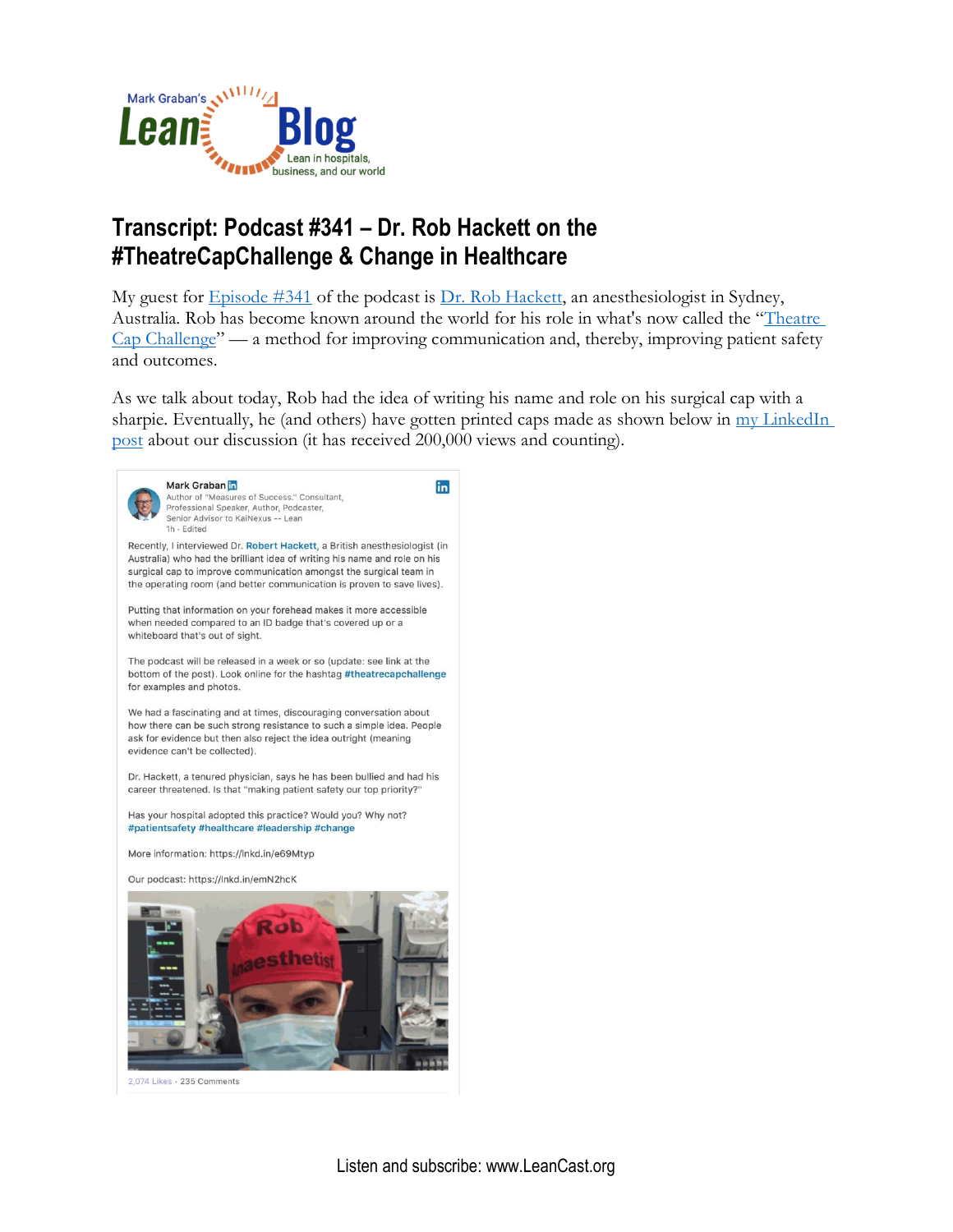

In honor of Rob and the Theatre Cap Challenge, I have a temporary logo for the podcast, at left, with my own photoshopped cap.

As I wrote on LinkedIn, Rob has, unfortunately, been trolled, threatened, and bullied for this seemingly benign and obvious improvement idea — both in the workplace and online. It seems that outsiders to healthcare and those who are new to medicine find an idea like this to be obviously helpful, but those who have been in healthcare the longest struggle to accept it.

I appreciate Rob's perspective that those who oppose this innovation, for whatever reason, probably aren't bad people — they just have a different view and, possibly,

some old habits or cognitive biases that they are stuck in.

The interview goes for over an hour. One thing I'd like to do is produce a shorter audio piece that's more like an NPR news story. His website is [www.psnetwork.org.](http://www.psnetwork.org/)

Listen to the podcast: [www.LeanBlog.org/341](http://www.leanblog.org/341) 

| <b>College</b><br>Lean<br><b>Blog</b><br><b>Interviews</b><br><b>Mark Graban</b> | Lean Blog Interviews<br>Dr. Rob Hackett (@patientsafe3) on #TheatreCapChallenge & Change in Healthcare | V       |  |
|----------------------------------------------------------------------------------|--------------------------------------------------------------------------------------------------------|---------|--|
|                                                                                  | 0:00                                                                                                   | $-0:00$ |  |

## **Transcript:**

**Mark Graban**: [03:00] We're joined today by, again, Dr. Rob Hackett. Rob, thank you so much for joining us.

**Dr. Rob Hackett**: [03:06] Thank you, Mark. Good morning from Australia.

**Mark**: [03:08] [laughs] I appreciate you being up so early before your day's work to have the conversation here. Can you introduce yourself, talk a little bit about your professional background, your career in medicine to help set some perspective?

**Dr. Hackett**: [03:24] Mark, I'm from the UK originally near Liverpool, so grew up in the NHS, studied in medicine in Sheffield, did my first year as a house officer in Sheffield in the UK. Then, came over to Australia for what was supposed to be a year. That was back in '98. I met my now wife after about two weeks and ended up staying. Then, started a career in anesthetics in the start of 2000.

[03:58] My work now is based around Sydney. I work in eight different hospitals. One's a major public hospital in Sydney, and seven private hospitals of different sizes. I have no formal training whatsoever in ergonomics. We use the term ergonomics from now. I'm trying to avoid the term human factors.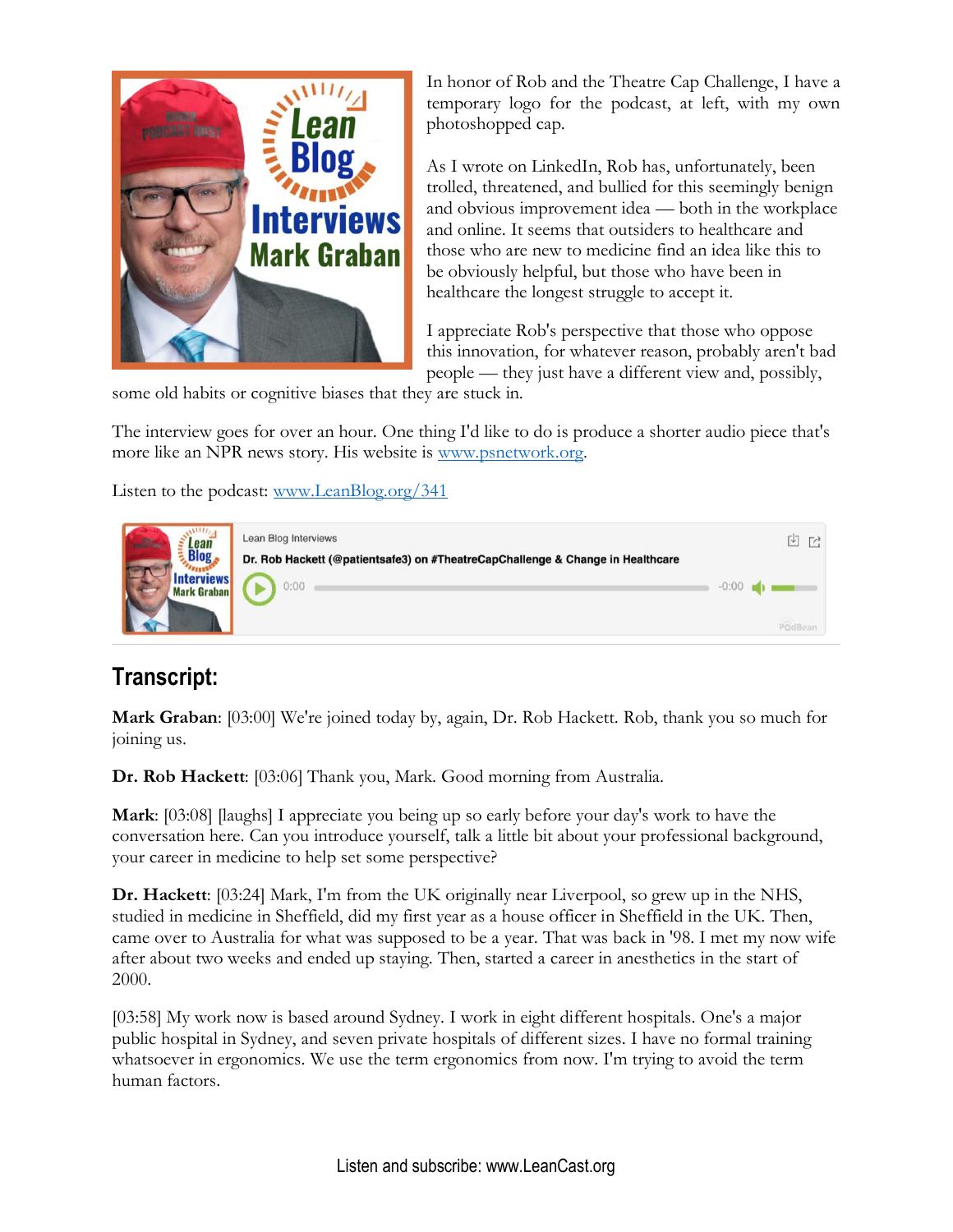[04:23] My fascination for patient safety started probably around 2008 after going to a very upsetting death of a young lady who happened to be the daughter of a theatre nurse. She'd had a baby herself three months earlier. She died from air embolism, from a central line being inserted.

[04:49] Everyone involved in her resuscitation knew her personally. After an hour of trying, we never got it back. It's a pretty high motivation and driver in my life.

[04:59] The other thing is, as a junior, or as a fellow towards the end of my training, breaking down the door of a colleague who'd taken her own life as well -- took an overdose of propofol. Those things motivate me. They drive me. They are certainly there in the background.

[05:26] Being exposed to some presentations by some people like Terry Fairbanks, who works for MedStar. He's a system safety expert. He says the quickest way to become psychotic is to understand system safety and then go and work in healthcare. I can completely appreciate where he's coming from.

[05:48] That was probably back in 2015. Since then, I've just been getting myself in more and more trouble but, at the same time, learning more about how to drive change in the industry. I'm able to fall back on and interact with so many people from all over the world who [inaudible] , and selling me with new ideas and new thoughts.

[06:18] I certainly feel that I can see a completely different way forward for healthcare. We're really at an embryonic stage of a healthcare that does become a lot more efficient and works in the favor of our patients.

[06:39] At the moment, we have a frontline where the environment only becomes more complex every day. The more complex it is, the greater risk of error. With those errors, then we're in trouble.

[06:56] The other motivation is from trying to introduce the safety change, probably about four years ago now, and pushing it hard, and eventually being pulled into a room and having my career and my livelihood threatened.

[07:17] Then, the realization that, as a senior consultant anesthetist at that stage, that individually, we don't really stand a chance trying to introduce the changes that need to happen for ergonomic science to be introduced into the industry. We really need to work together as a team. Thanks, Mark.

**Mark**: [07:46] Before talking about some of the solutions, and including the theatre cap idea that you've had, can we talk a little bit about some of the causes in the lean methodology, we try to make sure we understand the problem, the scope of the problem and the causes?

[08:04] Can you talk about, from the data and things that you've seen, some of the primary causes, including miscommunication? What does that lead to?

**Dr. Hackett**: [08:18] There is good data that 70 percent of errors are due to communication problems. I suppose I tend to see things differently. I don't tend to look so much at what caused this issue, what I'm looking at is how can we improve? How can we improve?

[08:41] I just look at the environment that I'm in and look at the inefficiencies, the bad equipment, the poorly designed equipment, the poorly designed systems that surround us. How can we simplify those things? How can we standardize those things?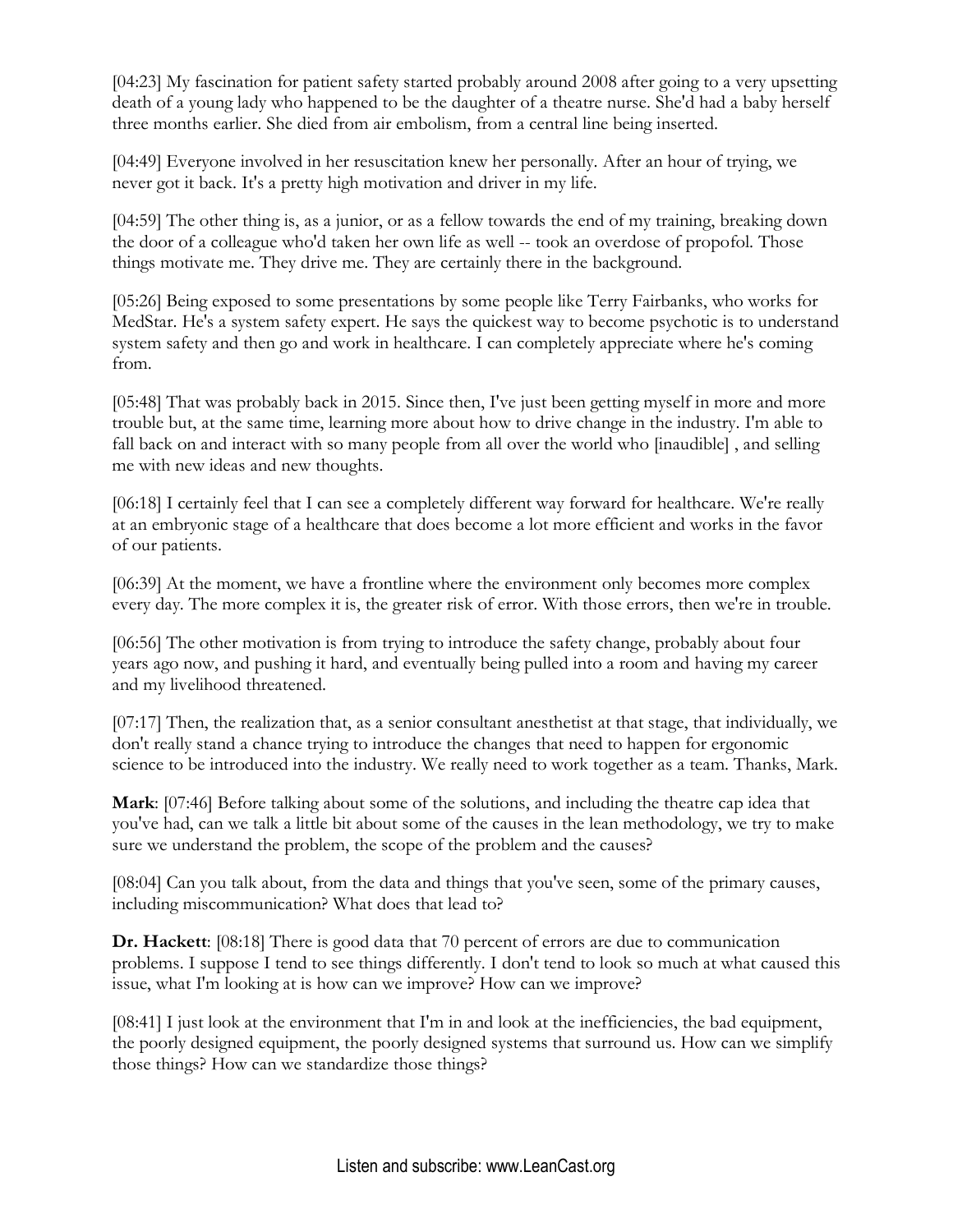[09:00] We work in a highly policy-driven industry. Every department in every hospital may even have five or six revisions of the same policy government telling us how to do our jobs properly. That is just insane.

[09:25] It's like driving around in every town or every road that you drive down has a different set of road rules. It's completely bonkers. That's the best we seem to be doing at the moment in healthcare.

[09:44] To try and push back against that is really, really difficult because it comes from the top down ingrained thinking amongst all of us in the industry that this is how safety is done. Unfortunately, we are resistant to hearing things from elsewhere. There is a whole scientific discipline yet to be introduced into the industry.

[10:07] As far as looking at what leads to those mistakes, it's' not so much focusing backwards. It's looking forwards at what can we improve. What can we improve when you open your eyes to this? It does drive you mad because I'm surrounded in many of my hospitals by bad design that I know is killing people.

[10:41] An example, I take it to those levels is the oxygen cylinders that we're currently utilizing in pretty much all the hospitals internationally. In the UK, there were six reported deaths and 400 near misses just because of the design of these oxygen cylinders.

[11:04] Four or five things that suggest to you that the oxygen cylinder is turned on, even when it's turned off. You can even hear a hiss of gas coming out of the cylinder reassuring you that it's turned on when it's actually turned off.

## **Mark**: [11:22] Yikes!

**Dr. Hackett**: [11:23] We're well aware of this design issue, yet we do not have an industry that can remove that issue. In aviation, they've obviously just grounded some of the Boeing planes. These oxygen cylinders will have killed way more people than the Boeing planes. We can't do anything about it and push on an individual level to try and change that. You will be taken out.

**Mark**: [11:53] It's sad to hear. We can talk more about that, more in the context of the theatre caps. Maybe, when we transition to that of the idea that you had where the spark of it was. It's a visual [laughs] solution.

[12:12] I'll put pictures on the blog post for the episode. Let's walk through. I'll let you tell the story of what this seemingly simple, innovative practice is here.

**Dr. Hackett**: [12:25] It was, obviously, the ergonomics thinking, but it was sparked by the event where I was brought into this room trying to introduce another obvious safety change.

[12:43] I sent out a survey. 48 out of 50 of my colleagues wanted that safety change. None of them are prepared to stand up and push for it. I presented all of the evidence in a cost-beneficial way, but it just wouldn't happen. Then I was brought into this room eventually., the CEO of the hospital, the head of my department, and the head of critical care, for an hour.

[13:16] I had a support person there with me. I was suspicious that something like this might happen, so I'd, luckily, taken someone with me. For an hour, I was attacked -- verbally attacked. At one point, the head of critical care department looked me in the face, pointed at me, and he said, "I don't care who you are or what you do. If you do anything like this, again, you are out."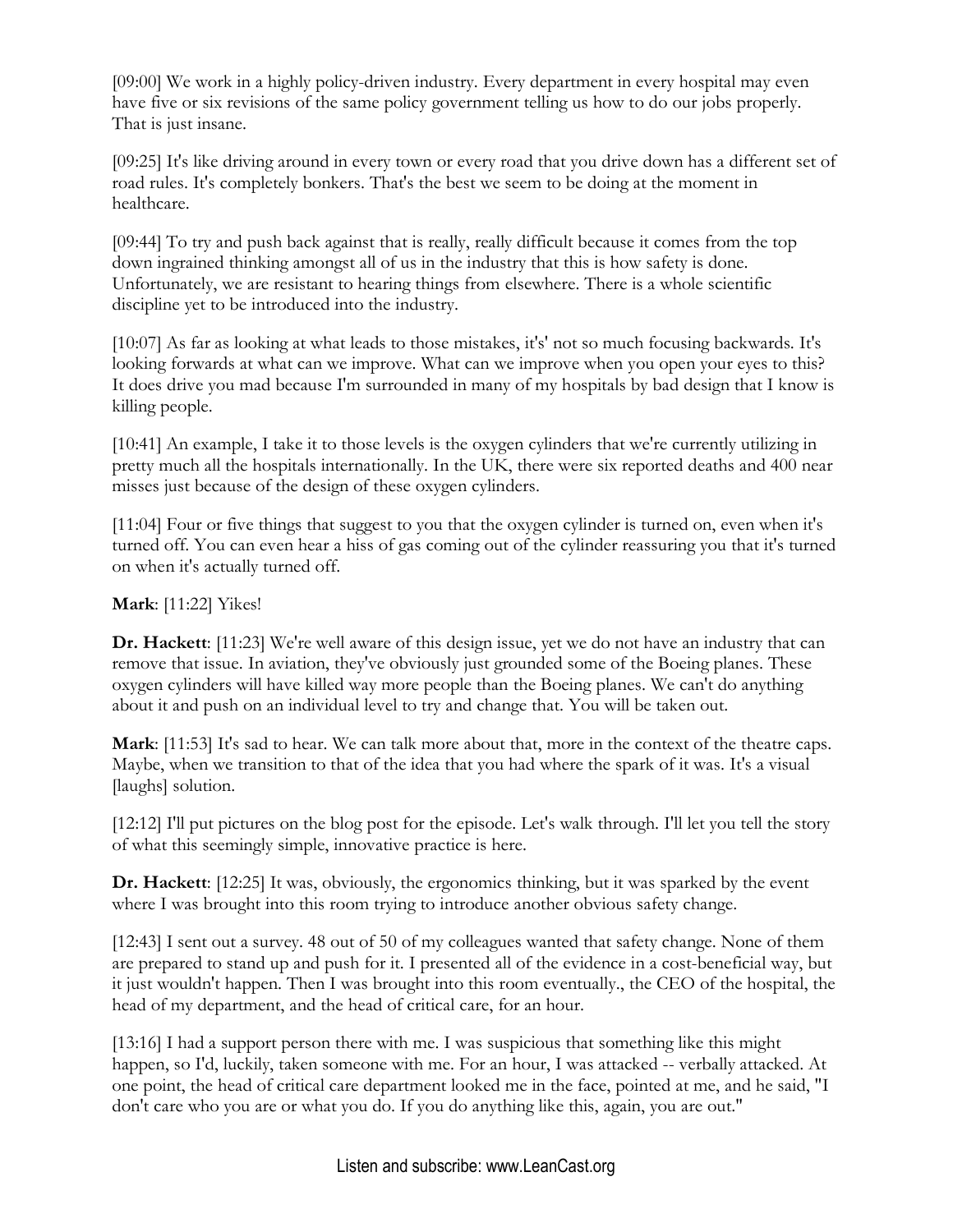[13:40] I was like, "Wow." I walked out of that meeting and I thought, "Wow, this is a real worry. Here I am, a senior consultant anesthetist, going to drive change, obviously benefit patient care, and they will go to these levels to maintain the status quo. What do you do?"

[14:02] It was like a year of deep thinking, deep learning. Had to read more, find out more about myself. There was a book that I always wanted to read, but never really wanted to read because of the title, Dale Carnegie's book, "How to Win Friends and Influence People." It's an awful title to a book, but it just made a lot of sense. It's over 100 years old.

[14:26] There's a whole chapter in there on the importance of names. It also dawned on me that we do have this checklist from Atul Gawande. It's 's very poorly performed. In many hospitals, there is a tick box on there. It's probably the most poorly performed part of the actual form, which says all staff members introduce themselves to one another by name and role.

[14:54] Hospitals throughout the world will be ticking this box, and the actual procedure is not performed. It's been brought into a culture that's not used to it. Despite that, I'm really struggling to remember the names of people. We'll be going to these arrest situations. There I am, coordinating 40 people whose name and role I just don't know. I know it's an inefficient thing. I know patients will benefit a lot more if I am able to coordinate it better.

[15:27] I was literally just running to work one day. That's when it dawned on me, we have to write our role on our hat, because it's the last place that we've really got. It's the last bit of real estate.

[15:44] Don Norman's, *[The Design of Everyday Things](https://amzn.to/2Yp5vuK)*, it's another book that's influenced me. You have to design things based on the constraints of your environment. The constraint of our environment in theatre is that we cover our tops with sterile and warm gowns, lanyards are put down tops. Any badges that are on your top, they just become covered up.

[16:13] Visually, the people that are around us everywhere, you can't see their name and role on that person. There's actually even a policy that we're supposed to do this. When I thought about it, it became more and more obvious. The thing that was also in the back of my mind was I knew the resistance that there would be to it.

[16:37] It's like here is something that's obviously better for patient care. The patients are going to be able to see this. Everyone will be able to see this. What they'll also be able to see is the resistance that comes to it despite it being better for patient care.

[16:53] Patients will start to realize that healthcare is not aligned with their best interest. It will be a huge advertisement for the safety movement and ergonomics in itself. That is why out of all the projects push, I push this very, very strongly. I see it as a huge advertisement of a different way to go.

[17:17] It's been brilliant. I know the way that we work as a team of teams, because of social media and social networks, we've got an 80 strong team with professors of communication, Theodore [inaudible] pitches in every now and then. He's got the OR black box video recorded in theatres. We've got all sorts of people from all sorts of walks of life.

[17:47] Working in this way as a huge collaborative team gives us a lot of stamina. There are people generating data points from lots of different hospitals throughout the world and just sending in. We put it in one place and then sending it back out to everyone in the world and say, "Look, have a look at this. Read this. Read this new bit of data."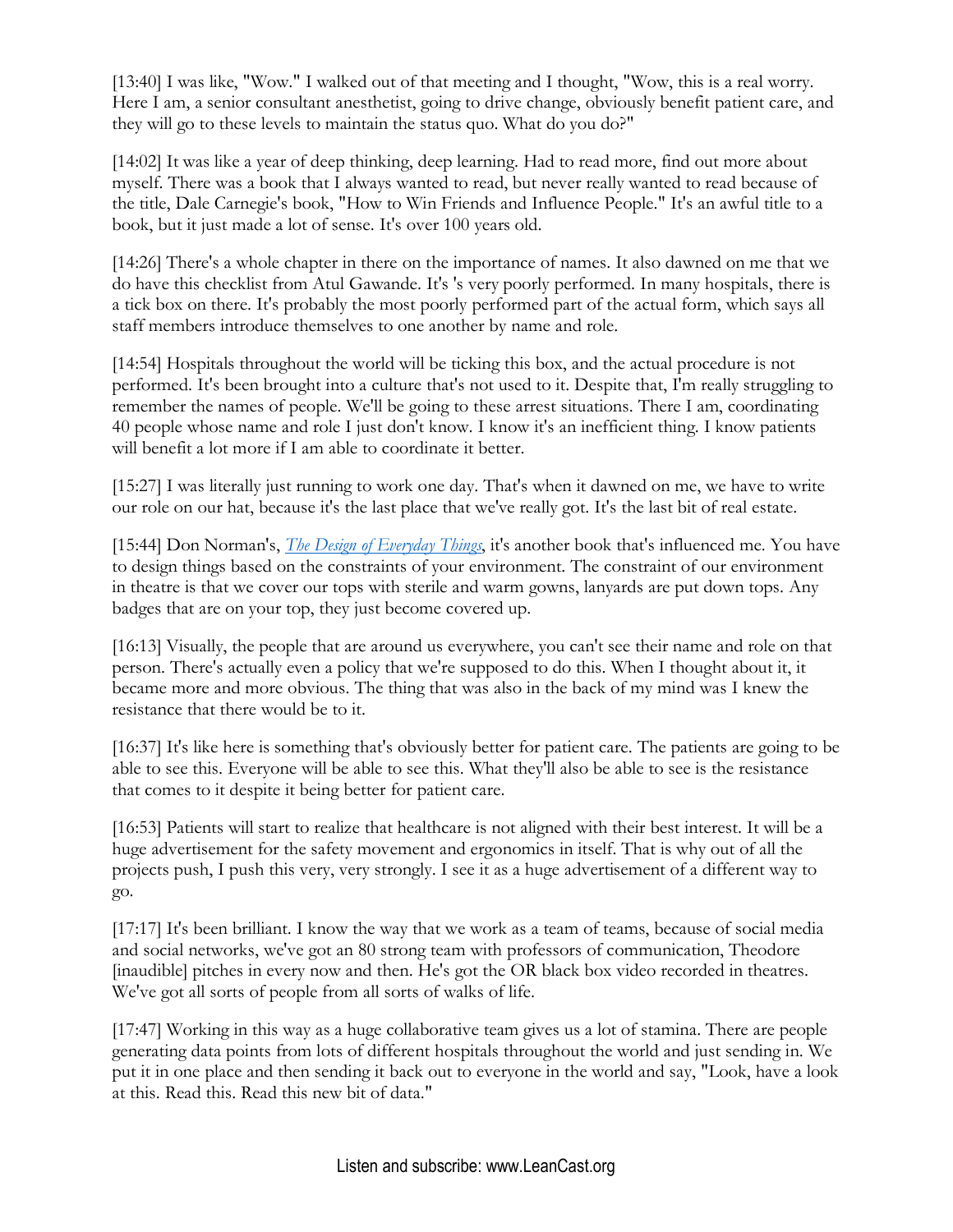[18:09] Just recently, we've received a \$30,000 grant to run some simulation and other assessments. For me, at times, I step outside the box and think, "This is absolutely insane that we have to go to this level to show people something that is so bleedingly obvious."

[18:32] Unfortunately, that is the nature of healthcare and how we've been conditioned over the years. You have to show the evidence. You have to show the evidence. Show the evidence that displaying your name and role makes it easier for people to understand your name and role? How ridiculous are we? Come on, let's move on.

[18:56] It sends a message to people, it's not evidence that you need. It's something else, something else that's going to tick your buttons on a personal level, and allow you to introduce this change.

[19:10] One of the other massive drivers that we'll see is the more people do it, the more other people will become comfortable in doing it. It almost becomes a viral phenomenon, and a huge advert for ergonomics and the introduction of ergonomics into healthcare.

[19:31] It's been great because it's allowed me to interact with people like yourself, Mark, as well. These interactions is where I see it out. I sense your frustrations as well, at times, and a lot of others' frustrations with an industry that is resisting these changes to the detriment of all of us.

[19:56] Everyone wants patient safety to improve. The more that we start to move in this right direction, the more people will become comfortable with it, the more it will become mainstream, the more it'll become the norm, and the more that we'll all benefit. It takes a lot of constant agitation from a bigger and increasing group. We will get there. Yeah, we will get there.

**Mark**: [20:28] It's mind-boggling. I'm trying to figure out even how to ask the question. The idea is as simple and important and seemingly effective an idea -- putting your name and your role on your head so everybody can see it and not have to walk to the whiteboard.

[20:47] As you've laid out the case that knowing people's names helps improve communication, which helps reduce errors, which saves lives. How could people be opposed to this? I'm curious to be told very specific examples of the first time you did this, what were some of the negative responses about what you were doing or what you were trying to encourage others...?

**Dr. Hackett**: [21:17] I knew they would come. They still do come. They come in droves. I'm threatened legally. I've been bullied, intimidated. I'm trolled on social media. I knew it's there. The other great thing is it exposes this culture for others to see so other people can see how bad these things are.

[21:41] One of the surveys that we're about to publish, over 1,000 people, demonstrates there's a lot of support of it for the initiative. Patients, in particular, 92 percent, they completely support it. They want us to do it. Front-line staff, 86.5 percent.

[22:06] When you look at those that are new to healthcare, they're nursing and medical students, it's almost unanimous. It's 100 percent of them want to do it. The support is least from those who've been in healthcare the longest. Even then, it only dropped down to 55 percent.

[22:27] Perhaps, that's where you start to see a big issue is these are the people with the greatest influence. When you work in command structures as we do in healthcare, that influence can be particularly strong. Within one of my hospitals, I am still not allowed to even present on the initiative.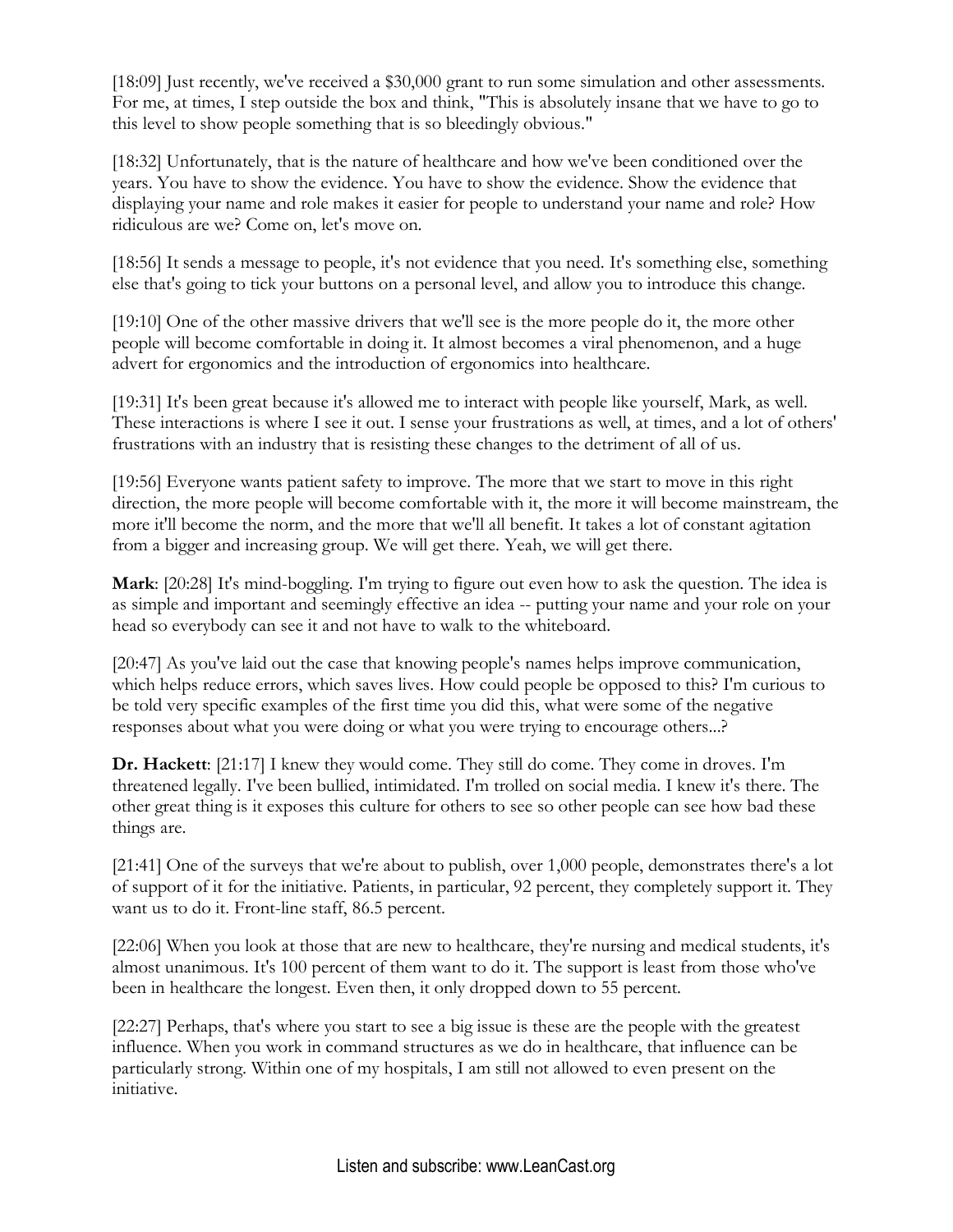[22:50] The other great thing about the initiative is it's been able to narrow it down to a specific individual who is so vehemently resistant to the idea and intimidatory in his behavior. He's surrounded by a group of people who are reticent to approach him, from below and above, because they see their careers will then be under threat as well.

[23:18] The managers above him are fearful of approaching it even just as much as the people below. This one individual is able to drive a whole culture throughout a whole [inaudible] complex. It's not just for this one initiative. It's for lots of other things.

[23:38] One of the things that strikes me is this idea of cognitive dissonance. If you accept change then you have to accept that what you were doing before wasn't as good. We work in a very emotive profession. People die at our hands.

[23:55] How dare you say that we weren't doing things well enough? How dare you say that? It's very, very, very offensive. It is. We resist change. We put up every possible obstacle that we can in resisting it. Things that are thrown up are, "Yeah, it's going to cost." Then you show them it'll cost less.

[24:20] It's actually beneficial for the environment, the Caps Initiative. One of my bigger hospitals will dispose 100,000 disposable caps a year. They're made from viscose. They're really detrimental to the environment. Other things that are thrown out there, infection control.

[24:41] The actual infection control group or specialty are so upset that they are often used as a barrier to resist change. They've published in a lot of their articles that the only benefit of theatre hats is in stopping the shed of hair. That's it. You don't need to put a disposable cap on all the time.

[25:17] It, today, enters policies blah-blah-blah. Then you try and push back against those policies. It's really, really, really hard. Every single obstacle is put in the way. Then it's, "Oh, you've got to show the evidence before this can be brought in as well." There's another obstacle there. All of these obstacles are put in the way.

[25:40] When you've got past all of those, it turns to threats, intimidation, ostracization, bullying, all of these things are seen. They can all be applied to any of these ergonomics initiatives as you try to bring them in. The cap helps expose them for what they are. The other great thing about the caps is they've got such a visual nature.

[26:12] When you get into an environment where people are wearing them you feel a lot more comfortable as an individual to wear them. The other thing is it starts to expose those hospitals, those institutions that have a progressive, forward-thinking, patient-centered, patient-minded thinking.

[26:34] Gloucester Hospital in the UK, for example, they've just gone and bought name-and-role caps for all of their staff. We're working on a map at the moment as well of all the hospitals that have introduced The Theatre Cap Challenge initiative at some degree within their hospital.

[26:57] There's a lot of support in the NHS in the UK. They've got a very quality-driven, quality-minded culture. They may well lead the way on this. It's also nice in some of my hospitals, we have started to take the initiative on as well. I think we'll see more and more with time.

[27:23] I do like this idea of impacting on institutions' reputation to help drive change. That's really what we are ultimately going to have to do as a general group, as a general public. Allow the public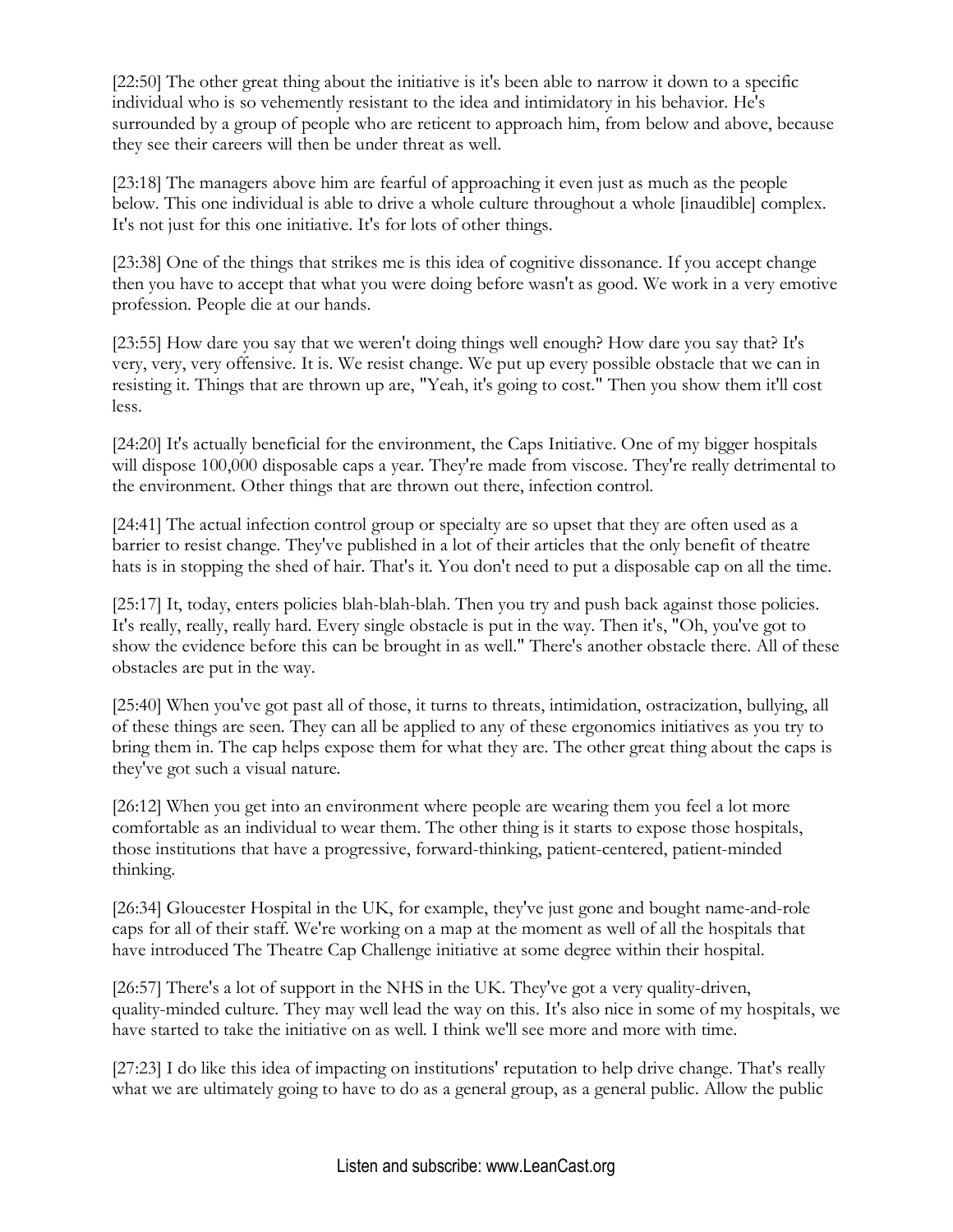to know that the hospital that they're walking into has a patient-focused, patient-centered culture and thinking.

[27:53] Just as, if you go to an Airbnb or if you get into an Uber, we're able to rate those. We need to look at this idea of comparing hospitals and allowing frontline staff to have their input into comparing hospitals and everyone else as well. The NHS has started doing this. They started to do this in New South Wales as well, creating lead tables.

[28:26] At the moment they're fairly subjective lead tables. We can make them objective for each of these projects that we're trying to drive. Every equipment type out there, we can look at. We can start to rate it much in the way...I'm not sure if in the US you do this. In Australia and in the UK they have energy efficiency ratings for all of the equipment, for fridges and domestic equipment.

**Mark**: [29:01] Yes.

**Dr. Hackett**: [29:01] Yes? We can do something very similar collaboratively for all of the healthcare equipment that we interact with. How usable is this equipment? I know in the US right now, a guy that works with T. Fairbanks, Raj Ratwani is going to Congress and presenting about the issues relating to electronic health recording.

<https://www.youtube.com/watch?v=cySNJMiTgag>



[29:29] He's put out a great video presenting on that as well. They've started to grade how usable are the EHR systems, how well were they tested before they were brought to market?

[29:44] The vast majority of the equipment and the systems that we're interfacing with hasn't been tested, not only not usability tested but not even tested properly. At the very top not only is it inept but it's also corrupt. For those who haven't watched ["The Bleeding Edge"](https://www.netflix.com/title/80170862) yet, you've got to watch that.

**Mark**: [30:09] Documentary film.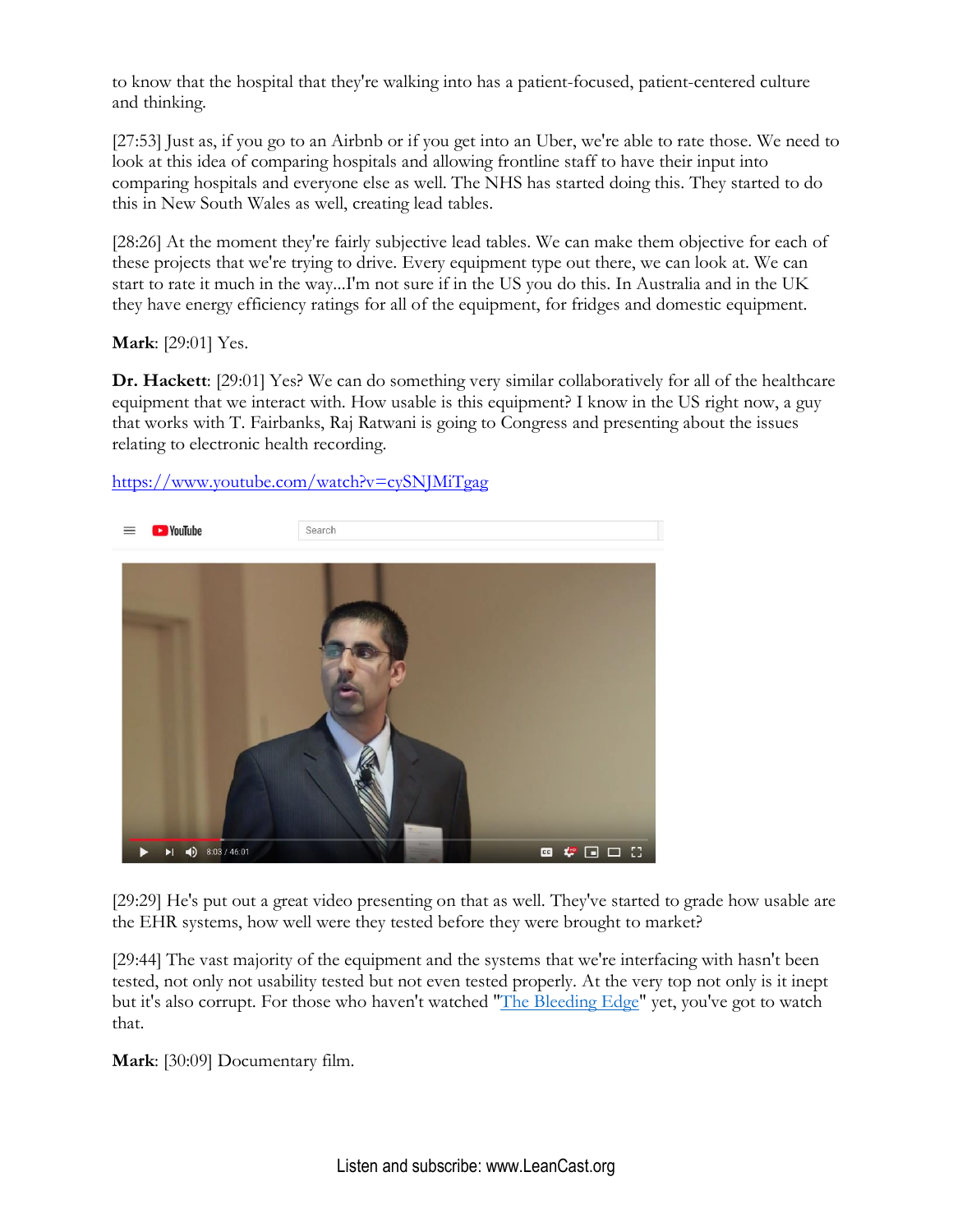**Dr. Hackett**: [30:10] Yes, the documentary. You can start to see how sinister things are at the very, very top. It's bad. It is really, really bad. I started to realize this again myself. Probably about three or four years ago I was called to speak to the Australian commission. They were the ones that started to reveal this to me.

[30:38] In Australia, we have the TGA which is your FDA equivalent. In the UK they have the MHRA. They're all aligned and designed based on the FDA, and work as the FDA do, and follow the FDA's lead. I was trying to introduce some other obvious changes.

[31:03] I said to the guys at the Australian commission, "You know, all of this seems to stop at the TGA." They said, "Well, we're not surprised because they're completely funded by the companies that they're supposed to govern." I glossed over what they said initially. Then I went back to look at it. I thought, "Hang on. This is a real conflict of interest here."

[31:27] If we're trying to introduce safer equipment, and safer systems, and more usable equipment, then we need independent input into this. We can't be controlled by the companies. Unfortunately, that is what's going on right now.

[31:43] To give you an example, one of the antiseptic solutions called hexetidine, there's been a series of ongoing cases of patients having it injected inadvertently, people mistaking it for local anesthetic, or saline, or other colorless solutions. It's so poorly colored. There are companies that make it very vividly colored. There are companies that make it poorly colored. There were two.

[32:14] I got in touch with them. One of them met up with me. They tried to understand what the issue was. Then they went, "Right, OK. We don't want to be involved in causing patient harm. We'll go back. Please do give us time." They spent a year. They managed to introduce a dye into their product so that we're less likely to inject it.

[32:36] They are still trying to get that product licensed, three years later, through the TGA. In the meantime, another big, big company, they turned around and said, "Look, we don't care. We're TGA-approved." It's like, "What? You don't care about this issue?" They don't.

[33:00] Unless we make them care, they won't care. Unless we start to impact on the reputation of these big companies, unless we start to stop buying from these big companies who refuse to listen to the frontline when we want to introduce patient safety solutions, they will not change.

[33:21] We need to force their hand. We can do that collaboratively. Perhaps, right now, that is my biggest threat. These people will come at me as well next. [laughs] Watch this space.

**Mark**: [33:37] What I hear you saying is that the response or the...if you will, resistance to the cap with name and role on it, it goes to deeper issues than that you said earlier. If I heard you right, now the people who speak out as being opposed to this simple innovation or maybe exposing themselves as the people who are status quo defenders.

[34:06] I'm curious. How much of that is just power dynamics? As an engineer, it's hard for me to completely relate. Is it just that the more senior people just view improvement as a threat to their reputation that, well...

**Dr. Hackett**: [34:25] That may be. Maybe there is a fear of losing some control. Maybe there is a fear of doing things in a different way. We have to overcome that fear within them. None of these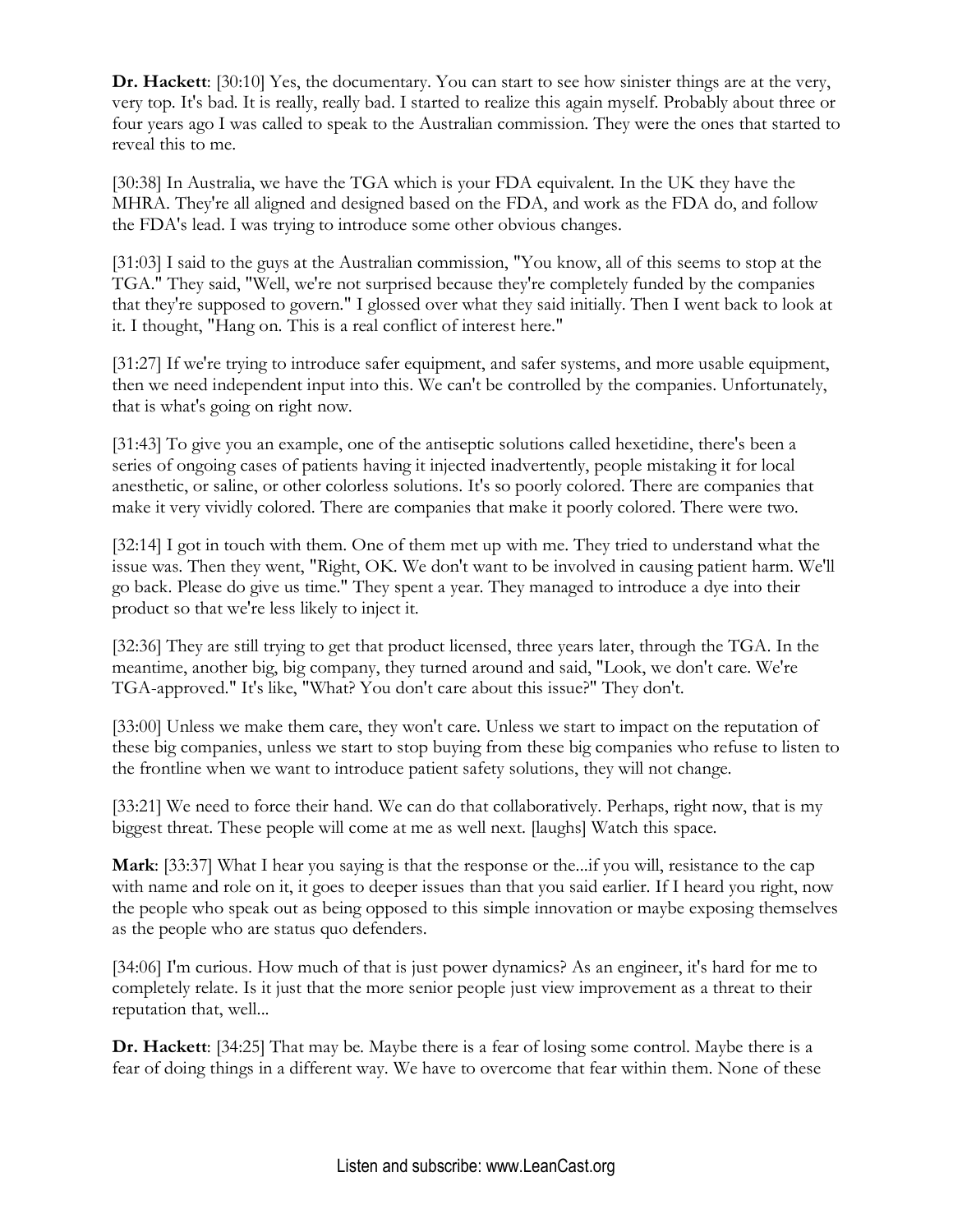people are bad people. No one's bad. Everyone wants patient safety to improve. We just need to understand how we've been so heavily conditioned in these environments.

[34:54] Even this one individual who, in my own institution, has threatened legal action against me, he's not a bad person. He's highly, highly dedicated to healthcare. He's highly, highly dedicated to looking after patients. He's an amazing person.

[35:17] I see it is hardest for him to accept it more than anyone else. He may never. He may die and never accept it. If he is able to accept it, then my respect to him is greater than to anyone. It will be so hard.

[35:45] It is it's almost like telling someone they have to change religion. It's that culturally ingrained. This is what we're up against. We are very, very strong cultural animals. We're very, very strong social thinkers. To agitate against that, you really do expose yourself to a lot of threats and intimidation that will come your way. It is difficult.

[36:21] Quickly, before I forget, just going back to the equipment issue. In the UK, they have company called Which. In Australia, they have a company called Choice and they assess domestic equipment. I was fortunate enough to go and meet up with "Choice" magazine and go into their factories where they assess, independently, all the equipment that is used. Really, really nice. CEO walking around.

[36:55] Everyone was really good, positive frame of mind. They were asking me why I was there. At the conclusion of our meeting, the CEO said, "Look, I think you, you're where we were back in 1953." That really hit me. I thought we were back in the '70s, but this just dawned on me, we're way back in 1953, but in a much worse situation.

[37:24] There is no independent assessment of the equipment and systems. We need to bring it in. Unfortunately, we working now on the front lines in some of the most complex environments, which we really struggle to simplify.

[37:43] Another example that I'll touch on, because it's so ridiculously simple, I don't know if I've mentioned it to you, Mark, but I'll bring it up again, is the arrest alarm. I've started timing how long it takes staff in theatre to find the arrest alarms. Every minute that goes by, the chances of a patient being shocked out of a shockable rhythm decreases by 10 percent every minute, so adjusting trying to find the arrest alarm.

[38:16] One of one of the staff members took two and a half minutes. This is just one room. Took two and a half minutes and then had to give up. They just couldn't find the arrest alarm. There were so many other objects, which is light styles on the wall that look like they could be an arrest alarm. It could end up being hidden behind a paper sheet, a path slide.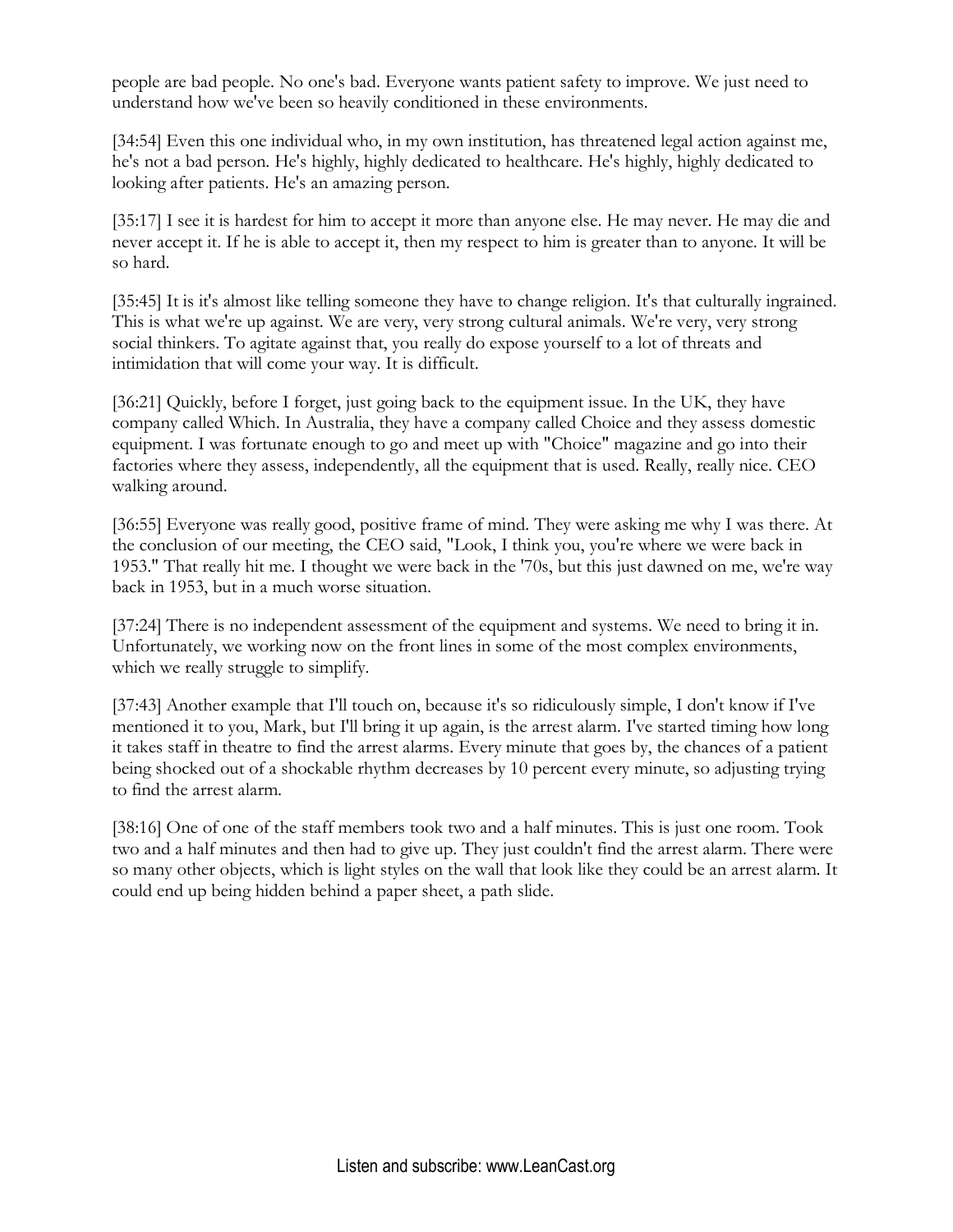

[38:43] This amazingly simple design at Monash Hospital down in Melbourne, is just to draw a red stripe from the ceiling down, like a big thick red stripe of paint down to where the arrest alarm is. It's brilliant in its simplicity, but healthcare, it will take us years to bring something like that in right now. This is how bad healthcare is and how resistant it is to these things. We need to change.

**Mark**: [39:22] You said the hospital where you're going to today, everyone's wearing the caps. There's one other, one of your hospitals I read from one of your other interviews, one of the hospitals where you've been barred from even talking about it. Can you share some of the details in that specific case?

**Dr. Hackett**: [39:40] Yeah. It's before the initiative even had a hashtag [\(#TheatreCapChallege\)](https://twitter.com/search?q=%23theatrecapchallenge&src=typed_query), which the hashtag was started by a student midwife at the time, Alison Brindle, who is based in the UK.

## <https://twitter.com/BetsyLehmanCtr/status/959163226935218178>

[39:55] Only about six months before that, I'd been walking around for a while with my name and role on my hat. I'd send emails to senior representatives of the theatre, and say, "Look, can we trial this, at least, you know, give it a go? We don't have to force it on anyone but let's just give it a go and see."

[40:16] Didn't hear anything back for months, kept emailing. Eventually was told, "Yeah, we've just knocked it back." I carried on doing it. There was a nurse in my theatres who also, within her own theatre, she got other staff to put their name and role on the hat with a bit of sticky tape.

[40:41] The senior nurse came down and insisted that they take them off and told them that they looked unprofessional. I got this senior nurse. When I heard about this, I got her to come into my anesthetic bay, and look through the window in the theatre that I was working at.

[41:00] I said, "Look, have a look at the people in there. Can you tell me their names?" She could name two out of the seven. I said, "Look, welcome to my world. This, this is the world that I'm working in, and you're stopping us from introducing something that would make that better," and then just walked away. You can't you can't really combat that too much.

[41:28] Then, what happened, we were putting pictures out on social media. My brother-in-law is the creative director in advertising. I'd been telling him about this initiative for a while, but then Alison Brindle put the hashtag out,  $\#$ theatrecapchallenge, and she put a picture up. I just thought, "That is absolutely brilliant. That is so good."

[41:52] It reminded me of the ice bucket challenge that went around in America. I rang my brother-in-law, the creative director, straightaway. I said, "Look. Look at this. It's just happened. This is, this will go off now. Watch this."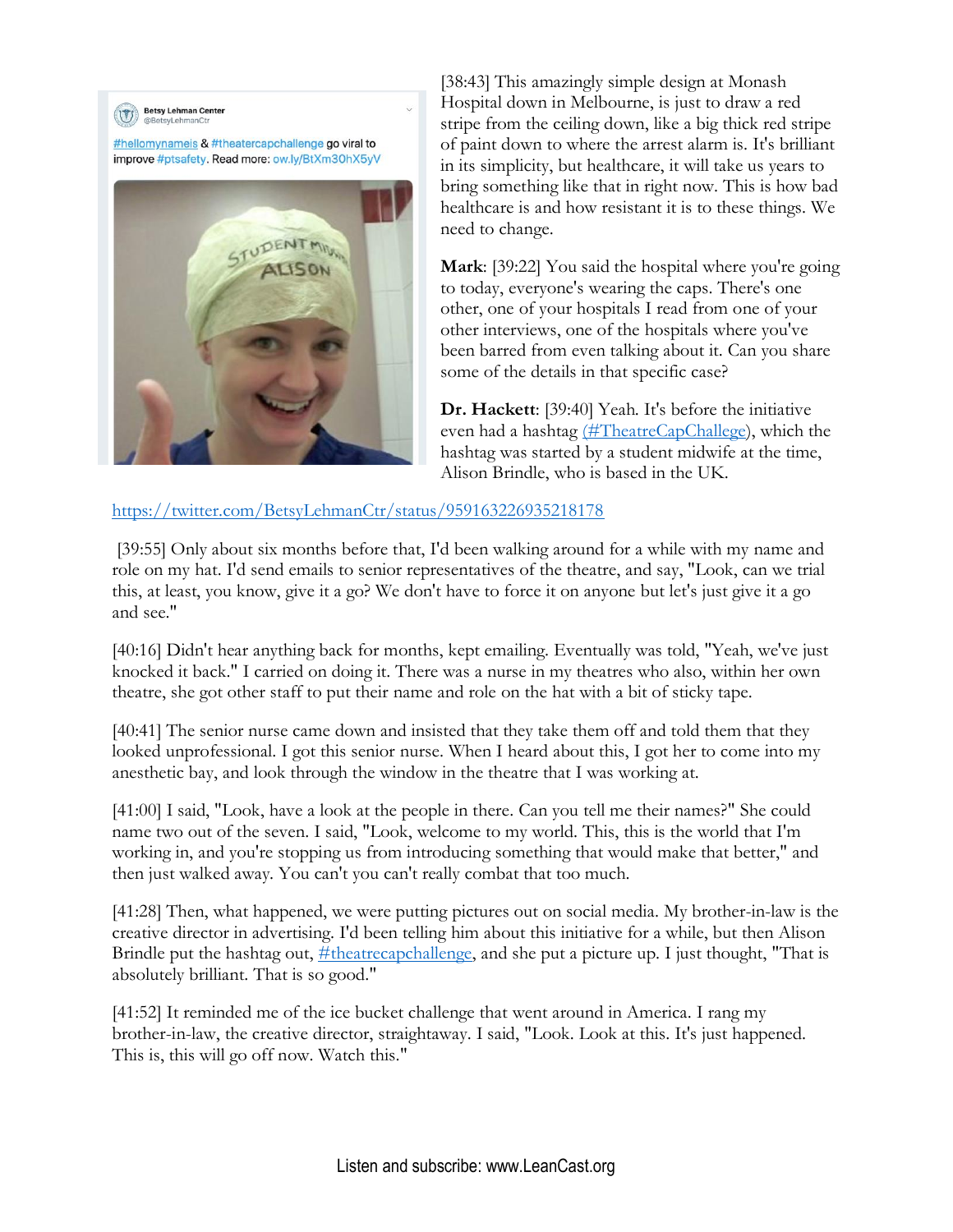[42:07] Literally, three days later, it was in "The Times" newspaper in the UK. Two days after that, in "The Sydney Morning Herald." It's built and built and built and built and built from there. It's a bit of a slow burn, but yeah, it's great.

[42:26] When it was in The Times newspaper and in the Sydney Morning Herald, I then got in touch with the senior representatives at this hospital again, "Look, it's just been in the newspapers now. Can we try it now?" Again, "We'll discuss it at a meeting." It's been knocked back, again.

[42:47] This is unfortunate, so constantly tried to introduce it and pushed in a gentle manner. I've actually received funding several times from different companies, and thanks to the companies that have given sponsorship and bought caps anyway for staff in these hospitals. They've been allowing that no one stopped them from wearing them, which is good. They've been allowed to wear them and they want to wear them.

[43:20] Still, there's a lot of...I'd say, within that hospital, probably two or three percent of people are wearing name role caps within the theatre complex. I feel the biggest fear comes from staff knowing that it's not supported from above, and seeing it as a threat to their own careers if they do this thing, which is obviously better for patient care.

[43:49] We're torn. This is a moral injury that is created from that we're slaves to at least three masters. One is our career, and our family, and our jobs. Another one is to our employees, and to what our employees want. Another one is to doing what's best for our patients. When these things don't align, then it causes moral injury.

[44:25] What you're seeing here is people, instead of doing what's best for patient care, they're doing what's best for what their employees tell them and what's best for them maintaining their careers because of what their employees tell them. It's really difficult.

[44:41] I've carried on pushing. It's led to eventually me being threatened with legal action recently. Luckily, I do find myself in a very unique position in that there has been this exposure. It becomes very hard now to threaten me or push me out of a hospital because of the exposure that it will generate.

[45:14] What not to do and what I don't ever want to do is to butt heads with these people. As I said, everyone wants the best for patient care. We just have different ways that we've been conditioned. The way forward comes through understanding the motivations behind their thinking.

[45:47] Gradually, if there are these people who are insistent that they will not change and do not change, then the best option, then, is to gradually take the influence away from them. Another great book that I've read recently is *[Our Iceberg is Melting](https://amzn.to/2W0LgWL)*. I'm not sure if you've come across that one.

**Mark**: [46:09] Is that a Ken Blanchard book?

**Dr. Hackett**: [46:11] I can't remember the author off the top of my head.

**Mark**: [46:15] There's a series of these little business fables. That's a John Kotter book.

**Dr. Hackett**: [46:22] Yeah, it's a John Kotter. John Kotter, that's the name. We're all bad with names.

[46:26] [laughter]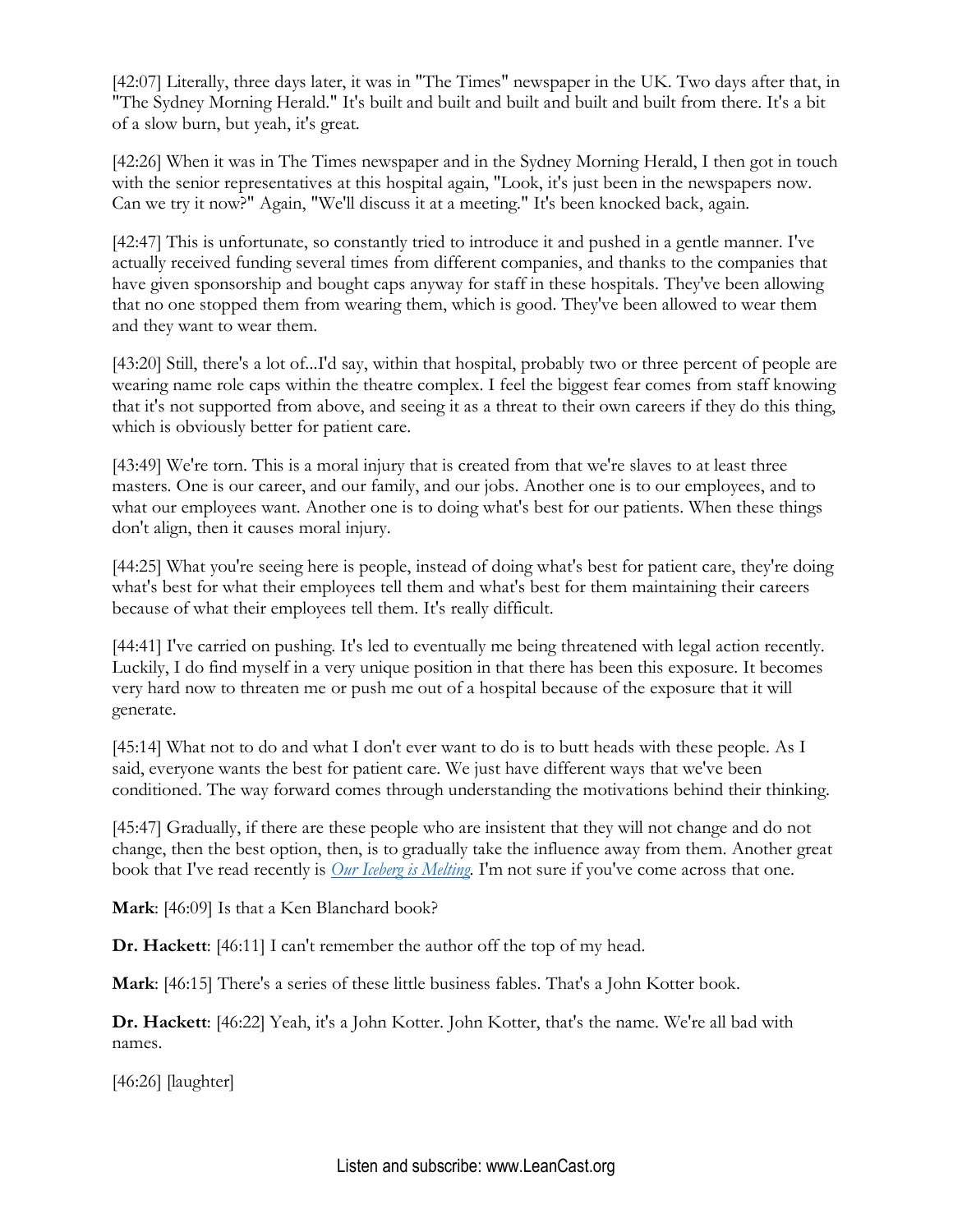**Dr. Hackett**: [46:28] This is reality. From this working group, we've basically got this data that after first introduction, humans only remember 30 percent of names when we're not distracted, then we readily forget them. We are very, very bad across the board at remembering names.

[46:47] The other thing that comes into it is that we become too embarrassed to ask again. We see it as almost an affront to others to say, "Oh, yeah, I forgot your name," so we don't ask them.

[46:59] Also, the other thing that's embarrassing is for people to come up to us and tell us what their name is if we've met them before, because it also suggests to the person that they haven't got a good memory and so, "Hey, my name is this. I know your memory's not very good. Here's my name." There is this cultural aspect of why we just don't carry on sharing our name after we've met other people before.

[47:28] Yeah, John Kotter. Great book. It really is this iceberg is melting concept, healthcare, unfortunately, adversity from medical error. Everyone sort of pooh-poohs some of the data out there, medical error being handed as the third greatest cause of death, and then it causes a ruckus and people going, "No, it's not. It's the real problem with the data, blah-blah-blah."

[48:00] What is very apparent is that adversity from medical error only appears to be increasing. It makes complete sense to me that in this system of healthcare that we have, that would completely be the case. If every day we have a new piece of equipment or a new system introduced, and we have a constantly renewing workforce, then the environment just gradually becomes more and more complex.

[48:30] The more complex, the more likely we are to make mistakes. Unfortunately, at the moment, our response to these mistakes is to write another policy, send out another alert, create another education framework. That, in itself, then just introduces even more complexity into the system. We just keep making more and more of the same mistakes.

[48:57] Unfortunately, going back to my first initial driver in this, the central line, the air that had got in through the central line. Another thing that spurred me four years ago, I was given the raw data on the central line air embolism deaths from New South Wales, the state that I'm in. We'd had something like 51 cases with 6 deaths over a span of a year.

[49:32] They were just the reports. All of these cases completely avoidable. I was approached by the Clinical Excellence Commission in New South Wales. They said, "Look, do you have any suggestions on how we can help fix this issue?"

[49:51] As I looked at the raw data, I could see how every single one of those cases happened, and made a lot of sense to me. I sat down with them and said, "Look, do you have anyone who works as they would in the aviation industry who investigates this stuff?" They said, "Oh, yeah, we've just employed a human factors expert in healthcare. He's a first in Australia, a guy called Thomas Loveday."

[50:19] He was the first human factors (we call it ergonomics) expert, to be employed in healthcare in Australia. He left six, nine months ago. We have no ergonomics experts at all in healthcare in Australia. I think there's probably one or two in the whole of the NHS at this stage, and maybe a smattering in the US.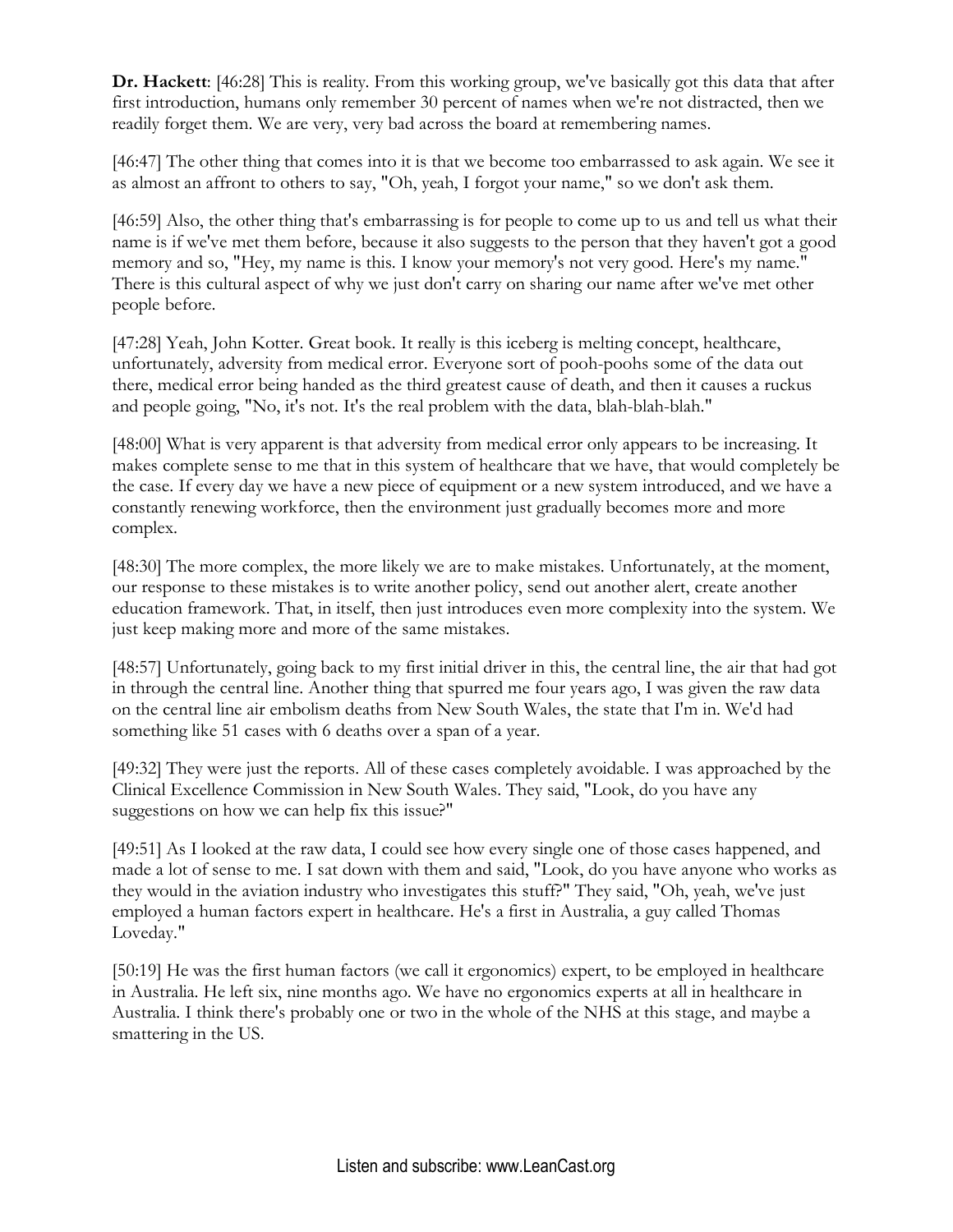[50:48] What we do have is a lot of people who think they know what human factors is, but they probably don't understand it. There's nowhere to be trained in it. Their understanding is certainly nowhere near this guy.

[51:01] I met up with this chap, Thomas Loveday. Lovely guy. I said, "Look, I think I've got a bit of an idea how we can fix this problem. I've brought together a lot of the forms that we have into a single form just focusing on the saving issues." I handed it to him.

[51:24] He said, "Right, yeah, it's really good. What you want to do is take that to the nurses on the wards who are going to be interacting with it, and get them to tell you how it will fail."

[51:34] That's when it hit me. It was like, "Oh, wow, these people think completely differently to us. What is it? What do they know that we that we don't know?" There's a lot that they know that we don't know. That's what I've been learning about over the last few years.

[51:54] With the Clinical Excellence Commission, eventually they put out a Clinical Focus Report. In fact, I presented this within one of my presentations just two weeks ago to the registrars and said, "Look, you know, who's seen this Clinical Focus Report?" It was a room of 30 people, 30 anesthetists within New South Wales. None of them had. I don't expect that any of them will have done this.

[52:23] This was the PS, the resistance. This was how the Clinical Excellence Commission was going to stop this issue. No one's even seen it. There is so much information out there. Writing another policy or writing another document isn't going to have any impact on the frontline.

[52:41] I subsequently met up with the people from the Commission and said, "It's great document. You do realize it will have no impact." They got a bit upset when I told them that. Six months later, I bumped into a few of the people from that group at the train station. I said, "Look, how many more deaths have you had over the last six months?"

[53:04] They couldn't actually say it. The lady on the on the platform just held up a hand and said five. They'd had another five deaths within that six-month period after releasing the PS, the resistance of how it would stop the problem. No criticism to them. These are great people.

[53:24] The other issue we have in healthcare is that healthcare governance, or healthcare governance as individuals, they have a very finite lifespan. They move from one job to the next. Within the first year, 30 percent will have moved to another role. Their average lifespan is three years. There is no organizational, or very little organizational memory in healthcare governance.

[53:57] All of the people that were involved in releasing that document have now moved on. They're not involved in that project. I've continued it on through the [Patient Safe Network.](https://www.psnetwork.org/about/) One thing that we did put out was a video, an animation video, a short one. It just highlights the issue. Within that video, it says at least one person dies every day from this issue.

[54:34] From my reading and from the data that I've collected, I think it's actually worse. I think today, somewhere between three and seven people will die from a central line embolus across the world. Every single one of those cases will be avoidable.

[54:55] The simple interventions that we would be able to put in place to stop this, we still haven't put them in place. One of the presentations that I give talks about this.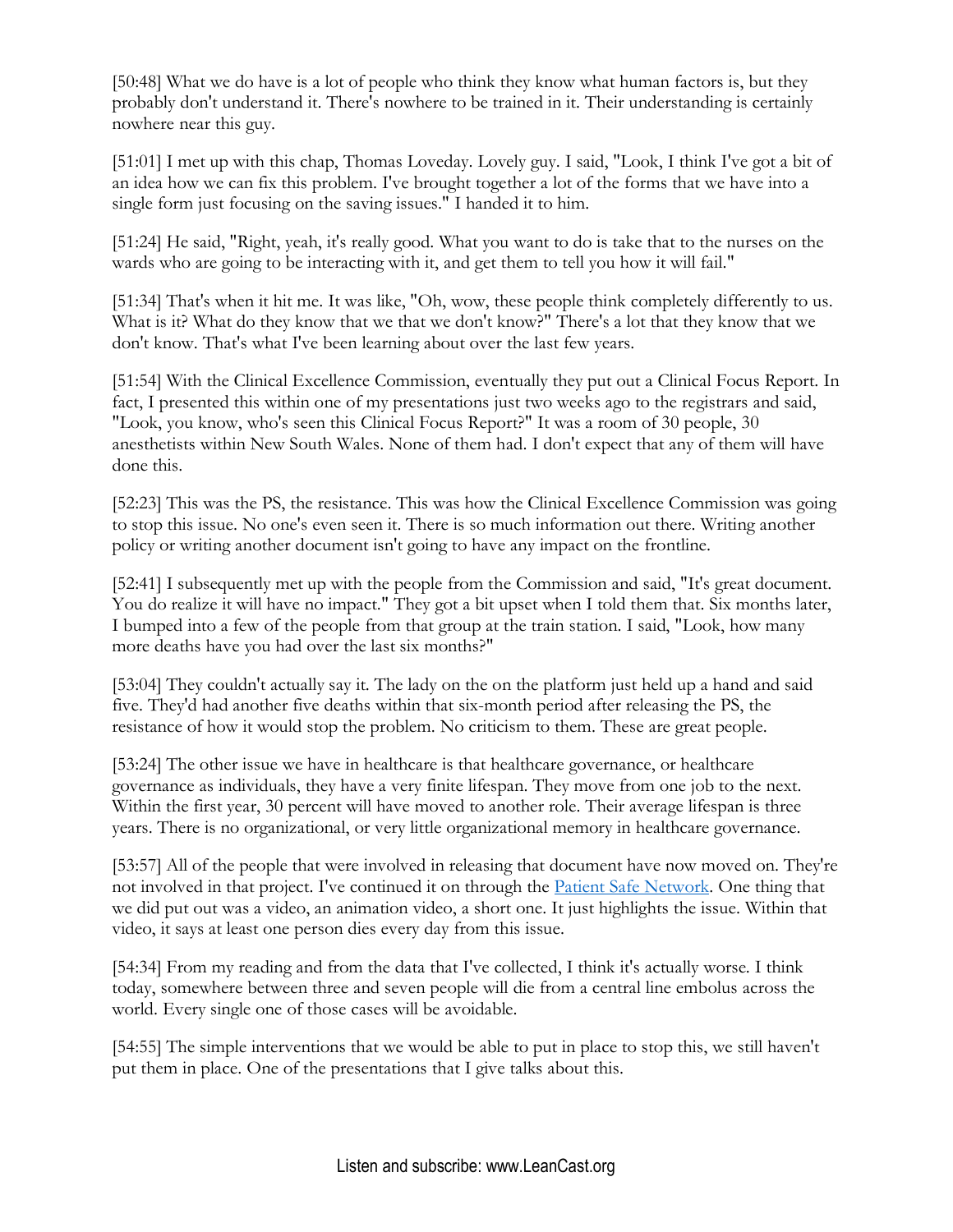[55:10] The second presentation uses one of the simple interventions and the resistance to it to explain resistance within the industry that we're seeing with the caps as well.

[55:24] It's really sad. It's really really, really sad that I work in an industry where I know people are dying because of our errors. At the moment, we seem incapable of changing that. There is a way forward. I can see what it is. It occupies pretty much all of my thinking space at the moment. We will get it.

**Mark**: [55:55] There's a long history of changes taking 19 or 20 years to be adopted in healthcare, even things that seem so obvious in hindsight. There's a lot of things that are discouraging. I feel the same way.

[56:13] One thing that's very encouraging is just scrolling through Twitter and the #theatrecapchallenge and seeing the smiling faces of people with their name and role on their hat. There's one I'm scrolling through. It actually says Deborah Lee, Chief Executive. Good for her leading by example.

**Dr. Hackett**: [56:33] That is great. Deborah Lee, I never met her, but she's a CEO. By the looks of things across the hospitals, they just bought caps for all of their staff within theatre.

[56:48] Another comment that came from that tweet was from an anesthetist down in Melbourne who's like, "Wow. CEO in theatre. I've never even seen my CEO." This is the reality of it.

[57:06] 25 years in healthcare, I have yet to have any manager at any level come to me and say, "What is it that we can do to make your workplace better?" That needs to change. That needs to change. It's obviously changed in that hospital. They have a great culture.

[57:28] I want people to see that. I want patients to see that. I want them to know that you go to Gloucester Hospital, they have a progressive culture, and you are going to get much better care than anywhere else. This is how we work. We start impacting on the reputation of institutions. If they're not doing these things, people will be able to see it and your reputation is at stake here.

**Mark**: [57:58] Lives are at stake.

**Dr. Hackett**: [58:00] Yeah, lives are at stake, reputations of institutions are at stake. This is how we will have to work… for now. Until it becomes accepted part of healthcare, we will have to push quite aggressively and impact on hospitals' reputation to implement ergonomics.

**Mark:** [58:22] I appreciate that you're pushing. I know, the world is pushing back on you a lot of ways. Just trying to scroll through pictures of smiling faces with hats, I see the people pushing back.

**Dr. Hackett**: [58:38] Yeah, the trolls are out there. This is what it's about. It's about exposing that negativity that exists out there. I've got a thick skin. I can understand why these people are the way that they are. I get that they're good people as well.

**Mark**: [59:02] They're good people but they're stuck. Hopefully, we can help them. There's somebody pushing back like, "Where's the evidence that proves this is a good idea?" Well, where was the evidence that said not having the name on the caps was a good idea?

**Dr. Hackett**: [59:20] The reality is we have a ton of evidence. I push it onto these people, but they'll still say, "Oh, we need more. We need more. We need more." I could exhaust them with evidence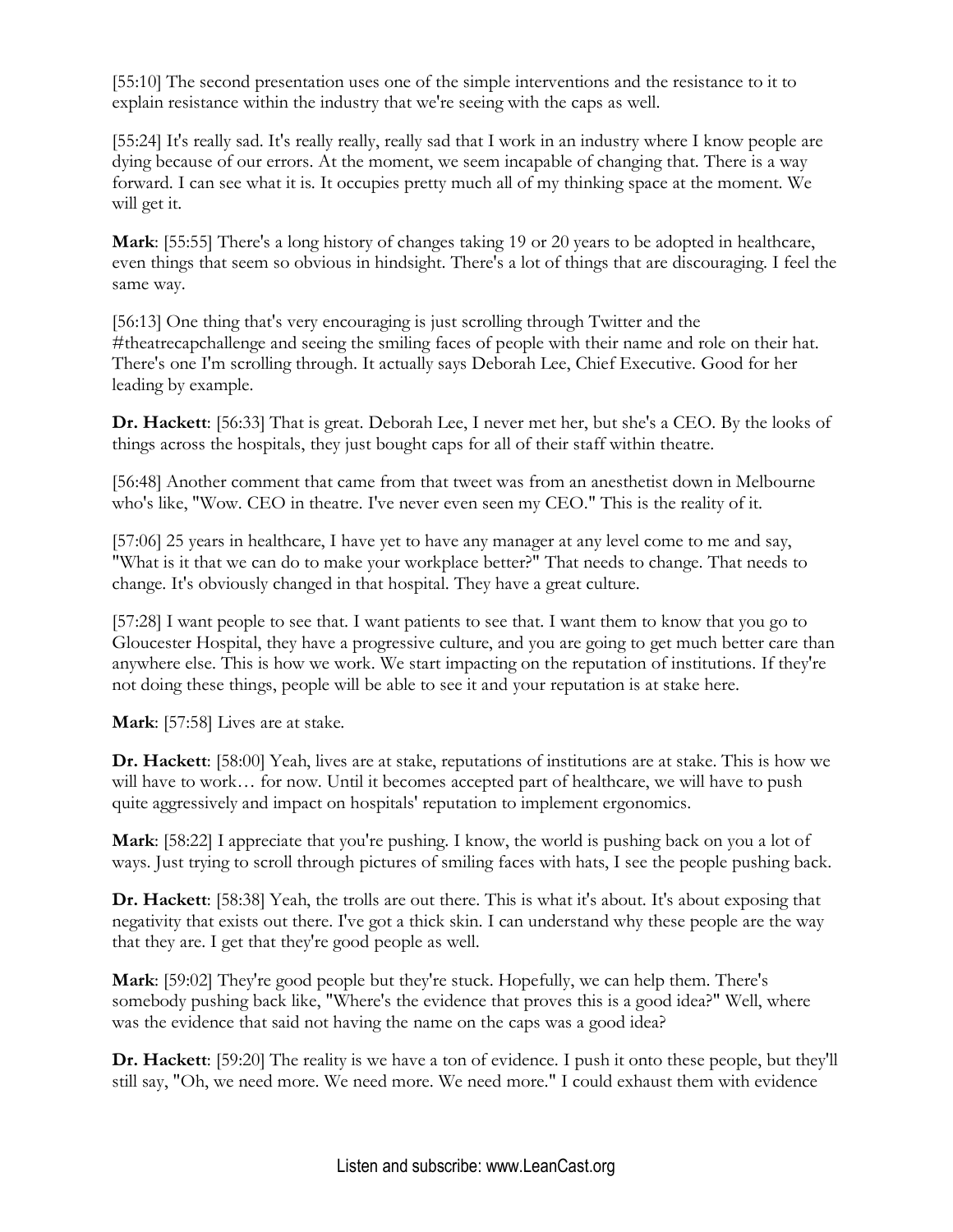it's so obviously better. I have no fear that running simulation studies will not show that this is better for patient care. It's so ridiculously obvious.

[59:45] It just exposes we've been ingrained in an evidence-based, a conditioned practice, which I'm completely supportive of evidence-based medicine when it's used appropriately. Evidence-based medicine was never designed to disprove basic science. This is what these people are trying to do. It's being there, used as an obstacle to change.

[1:00:11] Whilst I talk about things often in a negative way, there is a lot of good. Thank God for social media, or thank goodness for social media, because I've been able to meet so many, many, many, many passionate people around the world who are...They're as passionate, if not more passionate, than me at driving this.

[1:00:38] Being able to connect with them and help drive this further and further is just brilliant. It will change. If we didn't have the Internet, then we wouldn't be able to change healthcare in the way that we're about to. Massive kudos to everyone out there that's pushing for improved patient care because it will come, and it will come into the industry.

[1:01:13] My hat goes off to everyone. My hat goes off to everyone who's helping push forward -- the patients, managers, the manufacturers that are coming on board, other healthcare staff. It's great to see it start to move.

**Mark**: [1:01:32] I want to really thank you, Rob, for being here today and sharing what you've been doing, what you've been facing, what you continue to fight for. I appreciate that. I know you have to get off to the surgical theatre. I don't want to hold you back from that. I encourage people, go visit the Patient Safe Network at [psnetwork.org.](http://www.psnetwork.org/)

[1:01:58] Rob, as a final thought, can you share a little bit about that organization?

**Dr. Hackett**: [1:02:03] Yeah. Basically, it's a network. Anyone can be involved. What we're pushing back out and driving are just great ideas and great change and great improvements. There's tons. It just comes. People send it to me, and we generate collaborative groups that focus particularly on that project, and then we just push it out and try and drive it everywhere.

[1:02:38] All of these projects will have international resonance. Sometimes, all it takes is just a couple of completely passionate people. They can drive things really farther.

[1:02:49] There's a big change just about to happen in emergency departments and elsewhere. We're looking at something called an anti-oxygen monitoring. The data that we've got from this working group, pretty much driven by two passionate individuals, Dr. Matt Oliver who's in Sydney, and Dr. Nick Caputo, who's in New York.

[1:03:15] These guys have never met each other but yet we've been driving this project for over three years. It's so fascinating seeing this go. What we've shown is at least less than 25 percent, probably less than 10 percent of patients outside theatre right now across the world are pre-oxygenated, given sufficient oxygen before they're put off to sleep and have a breathing tube in.

[1:03:46] Just by allowing people to see the anti-oxygen, we're able to flip their...Completely the other way, and then 90 percent of people. It's just about being pre-oxygenated properly.